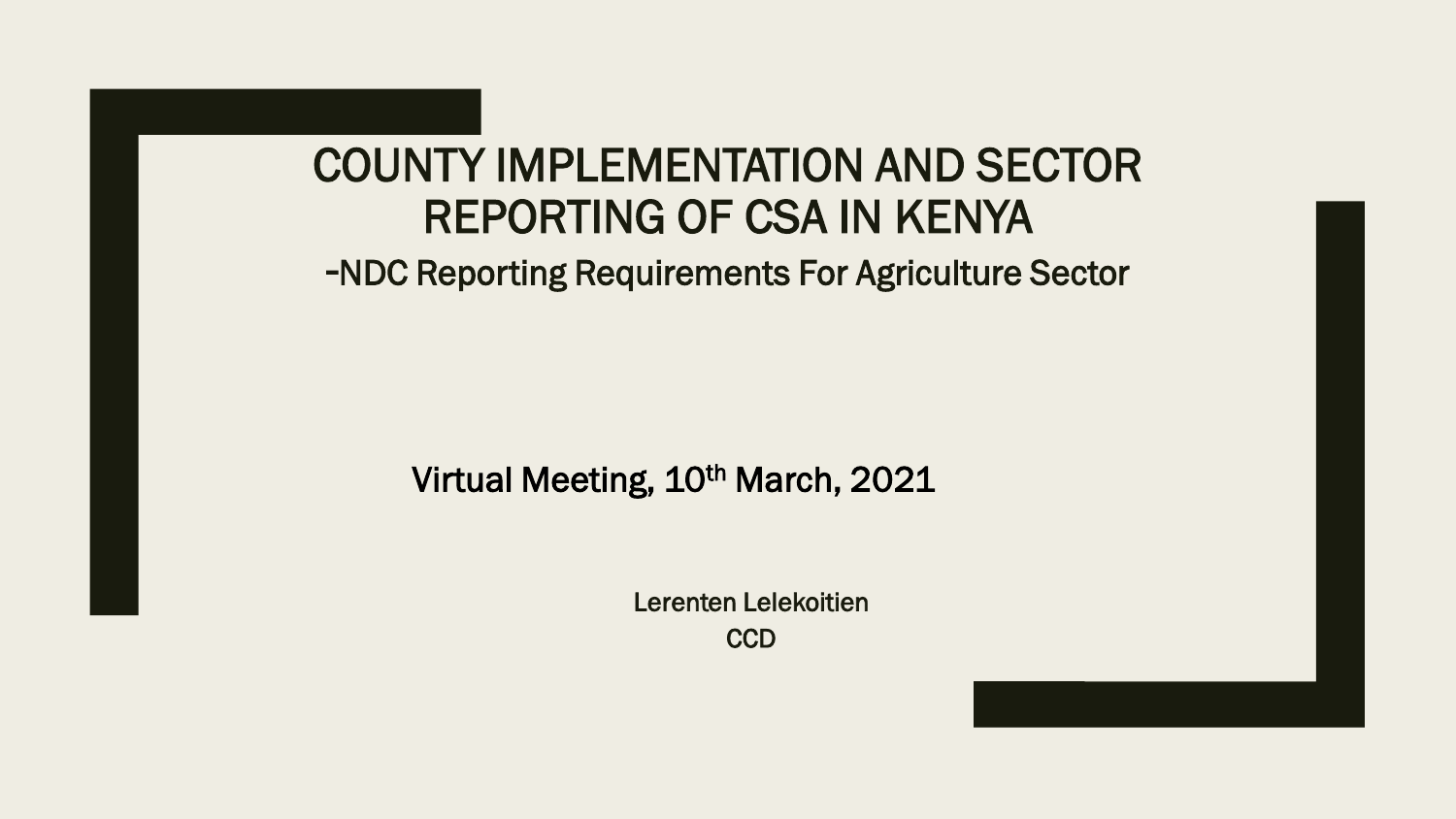#### **Reporting under Paris Agreement Objective of the Paris Agreement**

Strengthen the global response to the threat of CLIMATE CHANGE

Long-term temperature goal  $(2°C/1.5°C)$ 

Climate resilience and low emissions development

**Financial flows** 

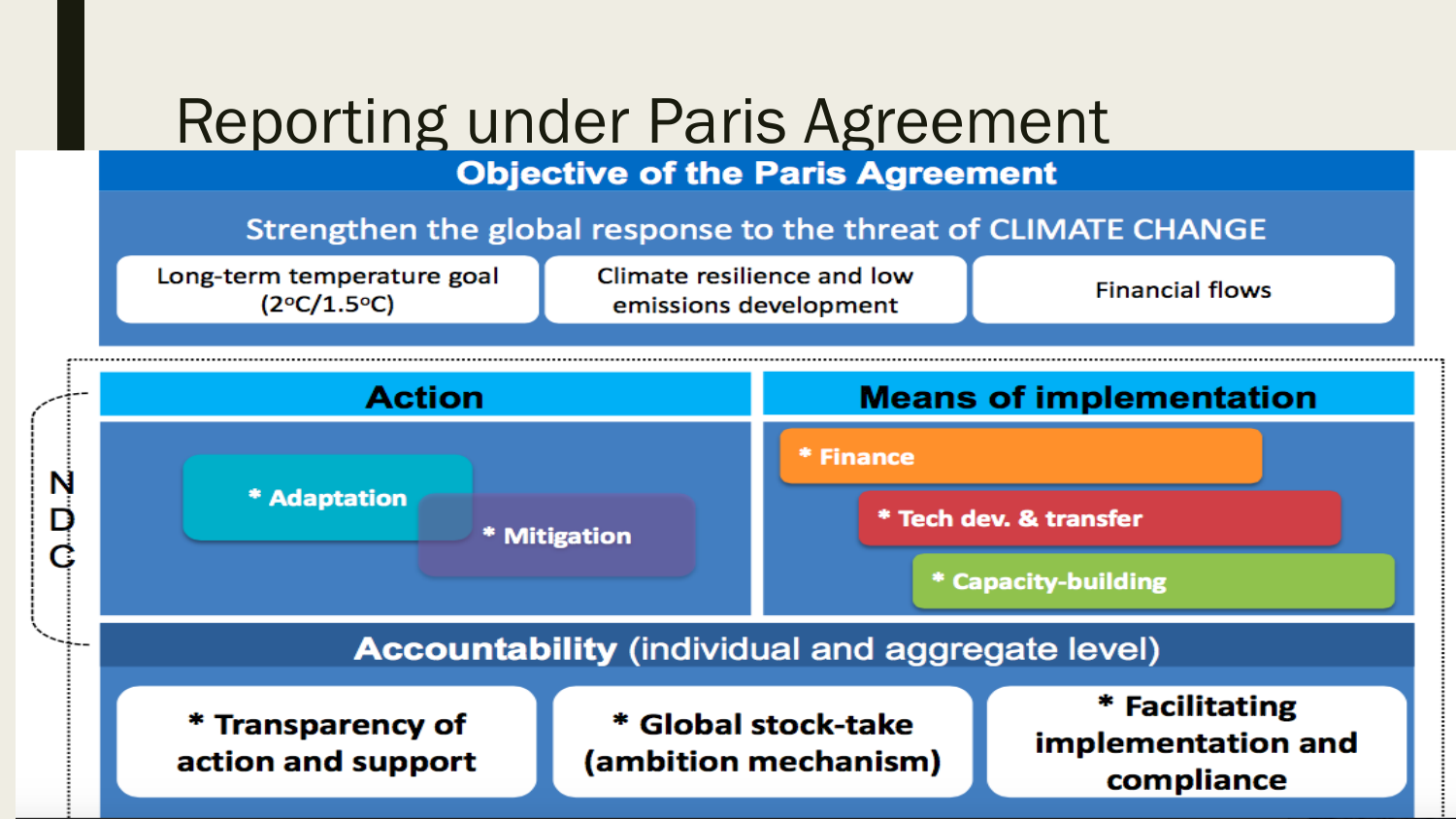# Monitoring, Reporting and Verification (MRV+)

- MRV process:
	- *Tracks implementation progress of climate actions*
	- *Measures level of achievement of set targets*
	- *Tracks disbursement & utilisation of support/resources*
	- *Measures impact of action and support*
- **MRV** is at core of the transparency framework:
	- *At national and county levels*
	- *In the Climate Convention & Paris Agreement*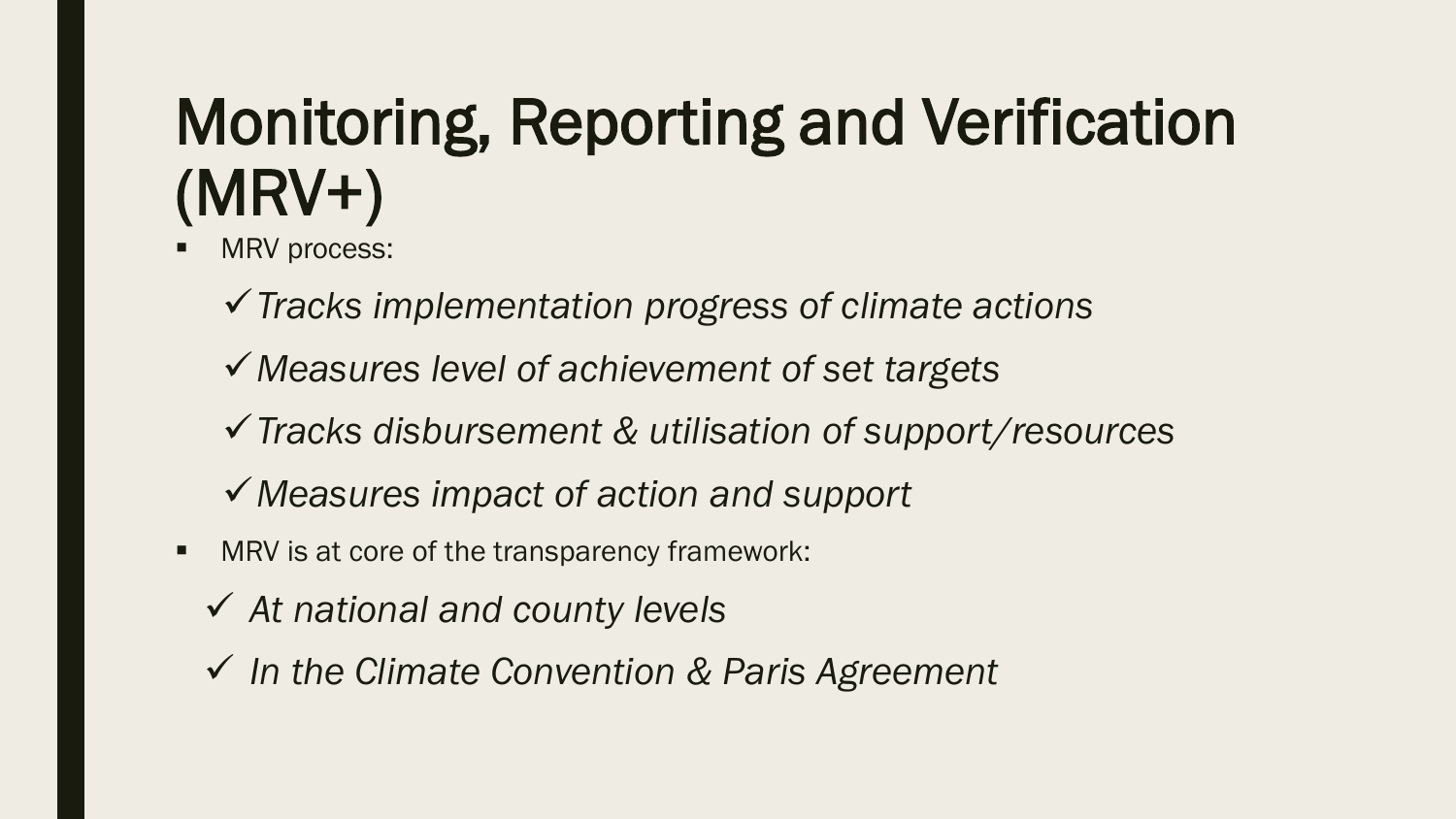# **Basic MRV System requirements**

- **Institutional arrangements: coordination and data supply obligations**
- Definition of indicators for measuring and reporting
- Policy and legal frameworks regulations development ongoing
- Data Collection Systems to ensure availability
- Data quality control and assurance protocols
- Technical capacity to ensure efficiency of coordinating and sector focal institutions
- **Feedback Mechanism to improve the subsequent measuring and** reporting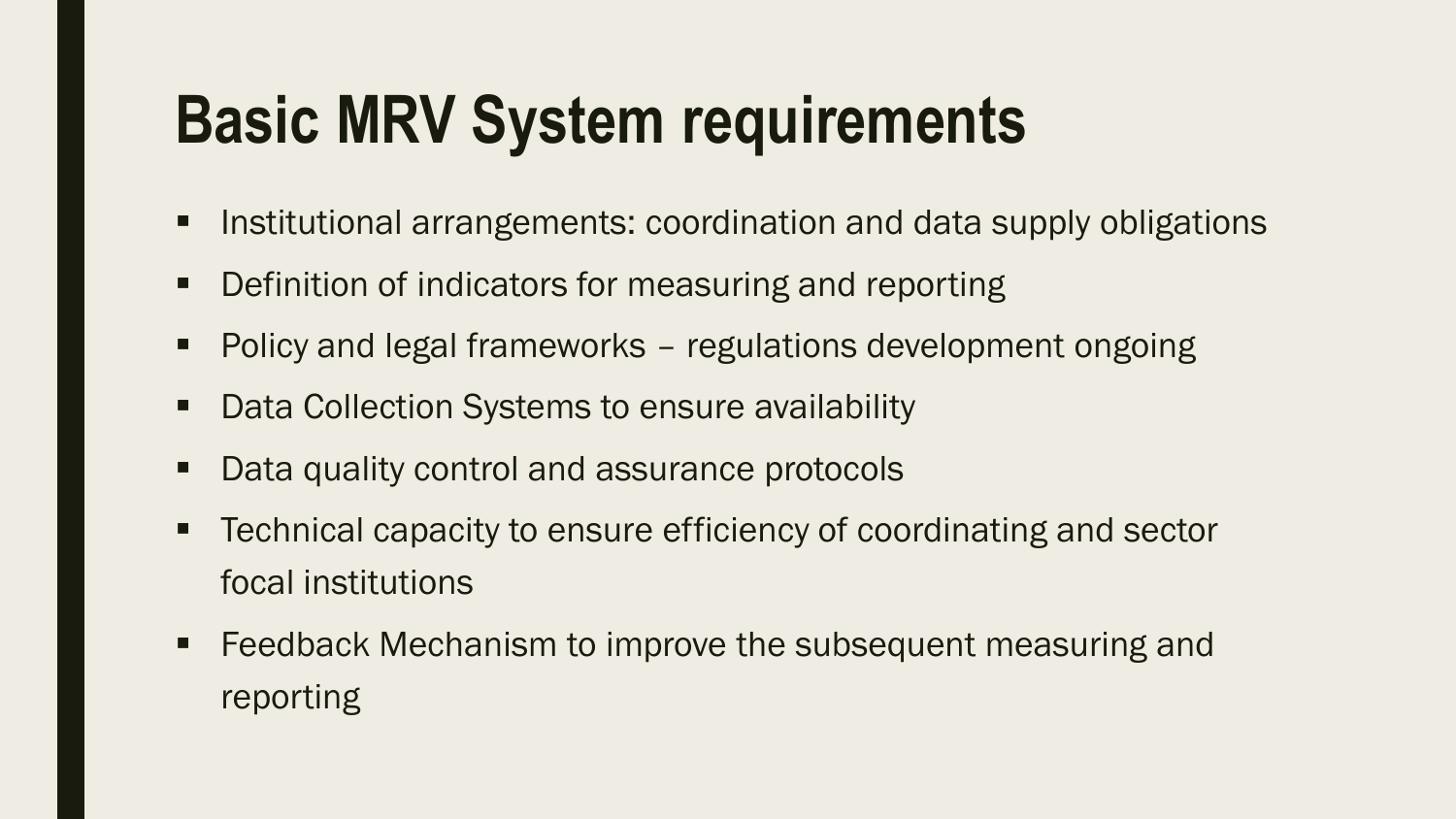### Climate Change Reporting – Climate Change Act, 2016

- ■Article 6 (h): NCCC . . set the targets for the regulation of GHG emissions ■Article 9.8 CCD:
	- *d. (i) . . coordinate related MRV*
	- *e. coordinate adherence to the county's international obligations including associated reporting*
- ■Article 13.3 (m): NCCAP . . measures and mechanisms to review levels and trends of GHG emissions
- ■Article 13.7: CCD to undertake a biennial review of the implementation of NCCAP and report to the Council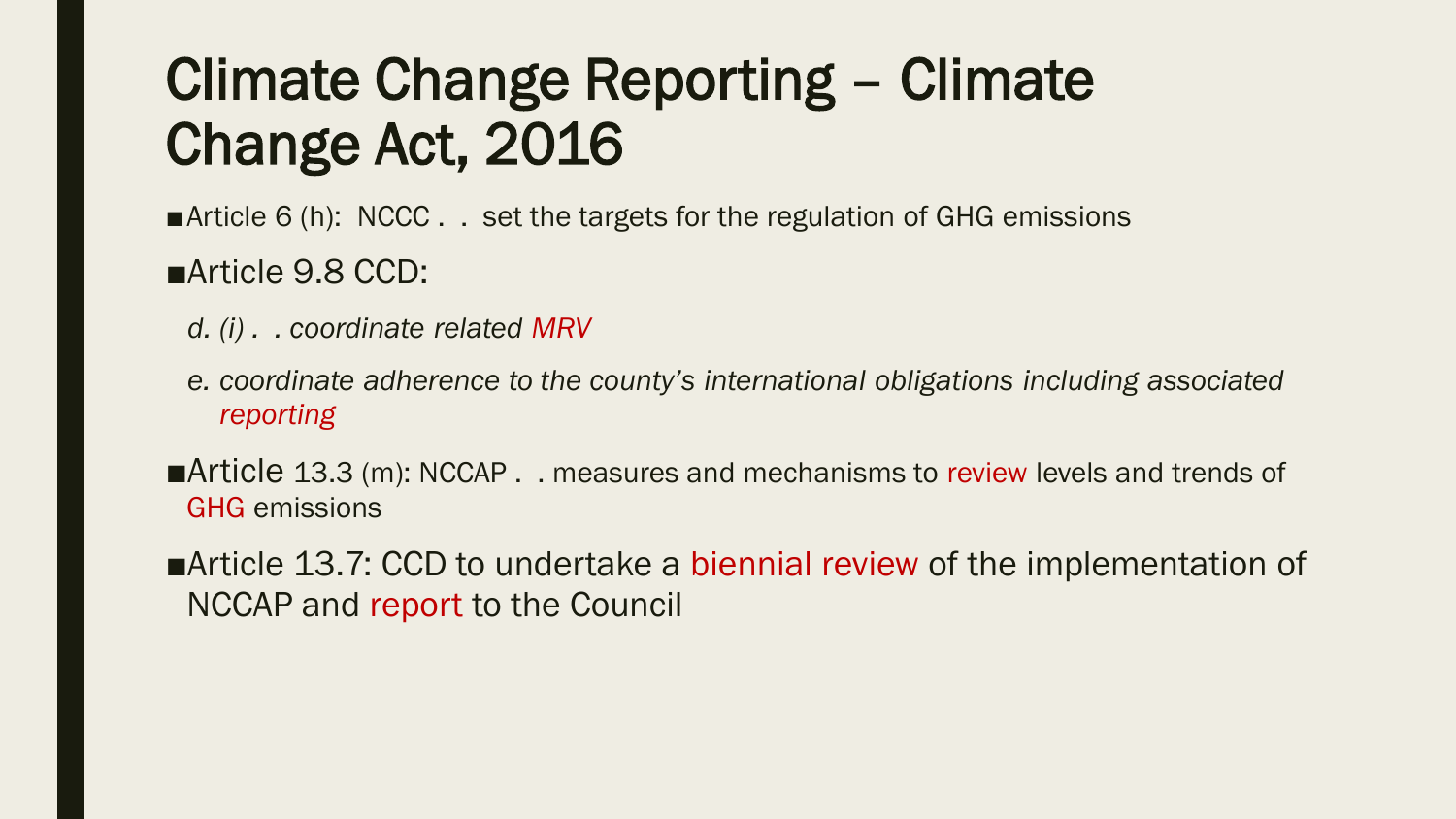# **Reporting in Climate Change Act**

■Article 15.5 (state departments & national government public entities):

*(b) report on sectoral GHG emissions for the national inventory*

*(d) regularly monitor & review the performance of the integrated climate*

*(f) report annually to the Council on the status and progress of performance and implementation of climate change duties and functions.*

■Article 15.6: Where an evaluation report from a statutory public body discloses unsatisfactory performance, the State Department shall undertake investigations and report the findings to the Council (VERIFICATION).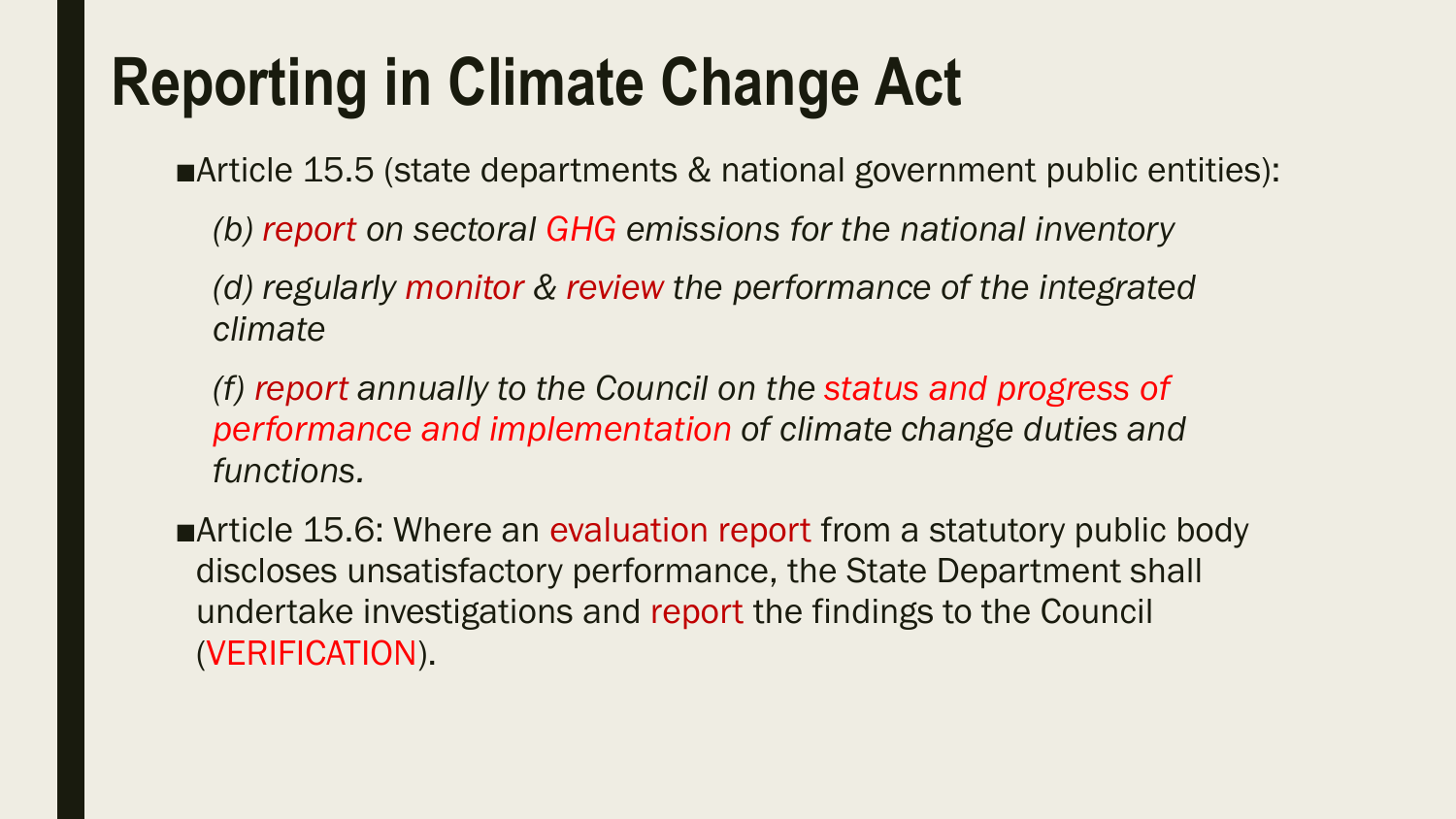- Article 15.8: Review by NCCC
- Article 15.9: Review by National Assembly
- Article 15.10: Feedback by National Assembly
- Article 16.3: Reporting by by private sector entities
- Article 17.1 c (NEMA): . . monitor compliance on levels of GHG emissions as set by the Council
- Article 19.5: CEC Member report on progress of implementation of climate change actions to the county assembly for **review** and debate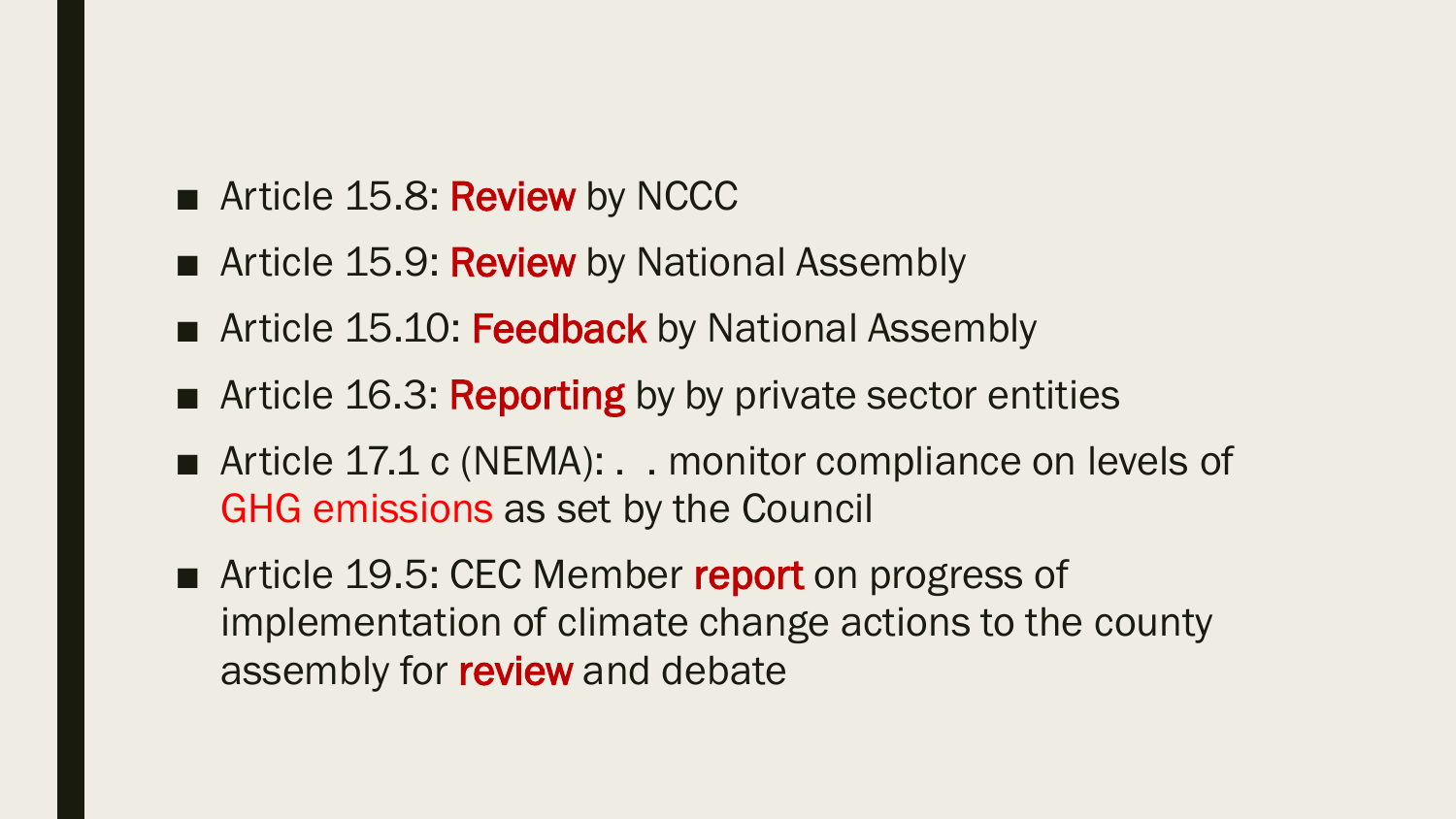- Article 22: CS shall make regulations to guide the reporting & verification of climate change actions
- Article 25.5: NCCC shall:
	- *(e) set out procedures to ensure gender and intergenerational equity in access to monies from the Fund*
	- *(g) . . procedures and requirements for . . tracking and accounting for climate change finance and monitoring and evaluation procedures*
- (g) Article 34: NCCC reporting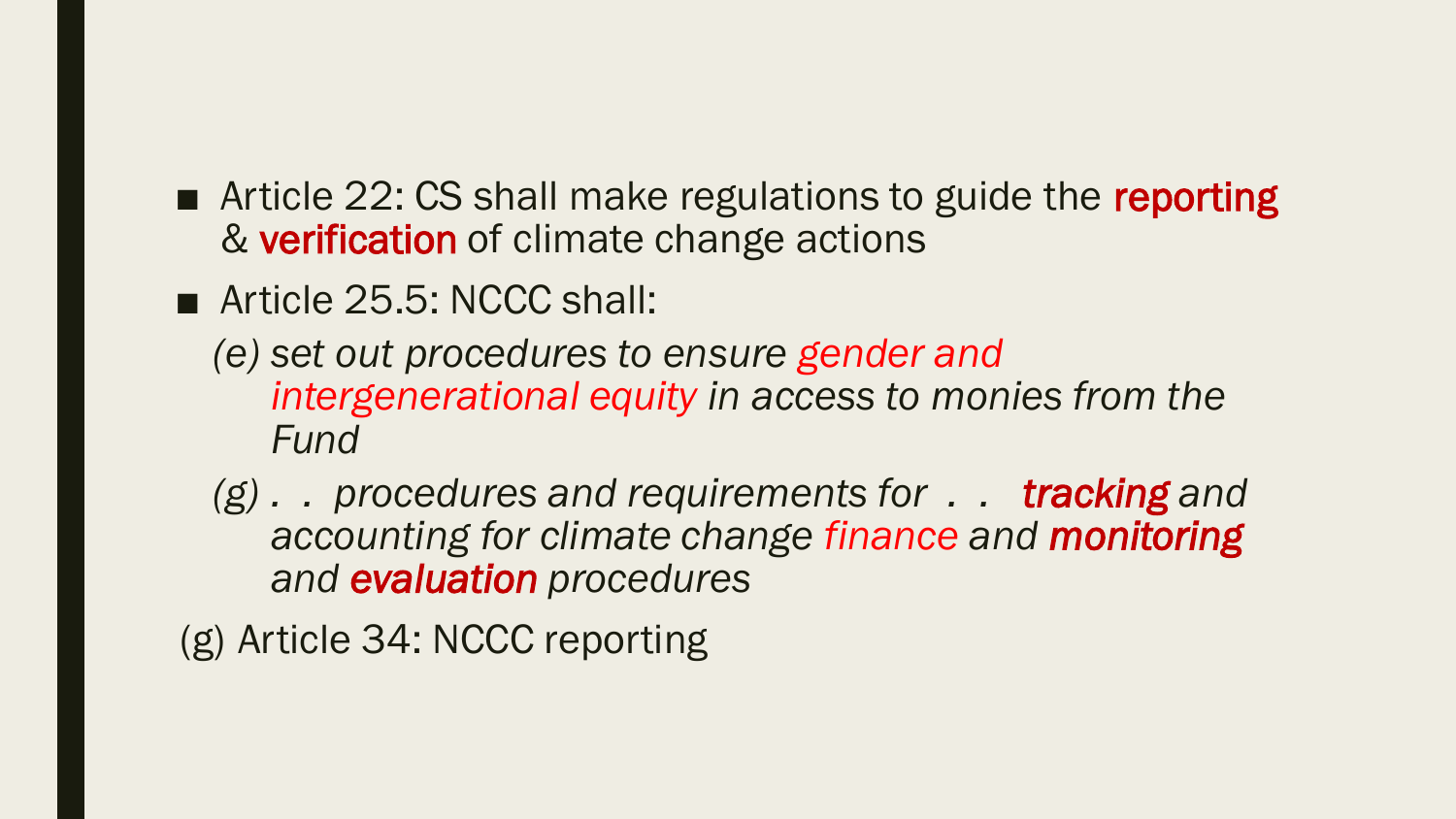## MRV+ NCCAP 2013-2017

- National Performance and Benefit Measurement framework (NPBMF) – No implementation
- In addition to performance, measures: *Socio-economic benefits &*
	- *Synergies/tradeoffs between adaptation & mitigation actions*
- Reporting and verification will be undertaken at different levels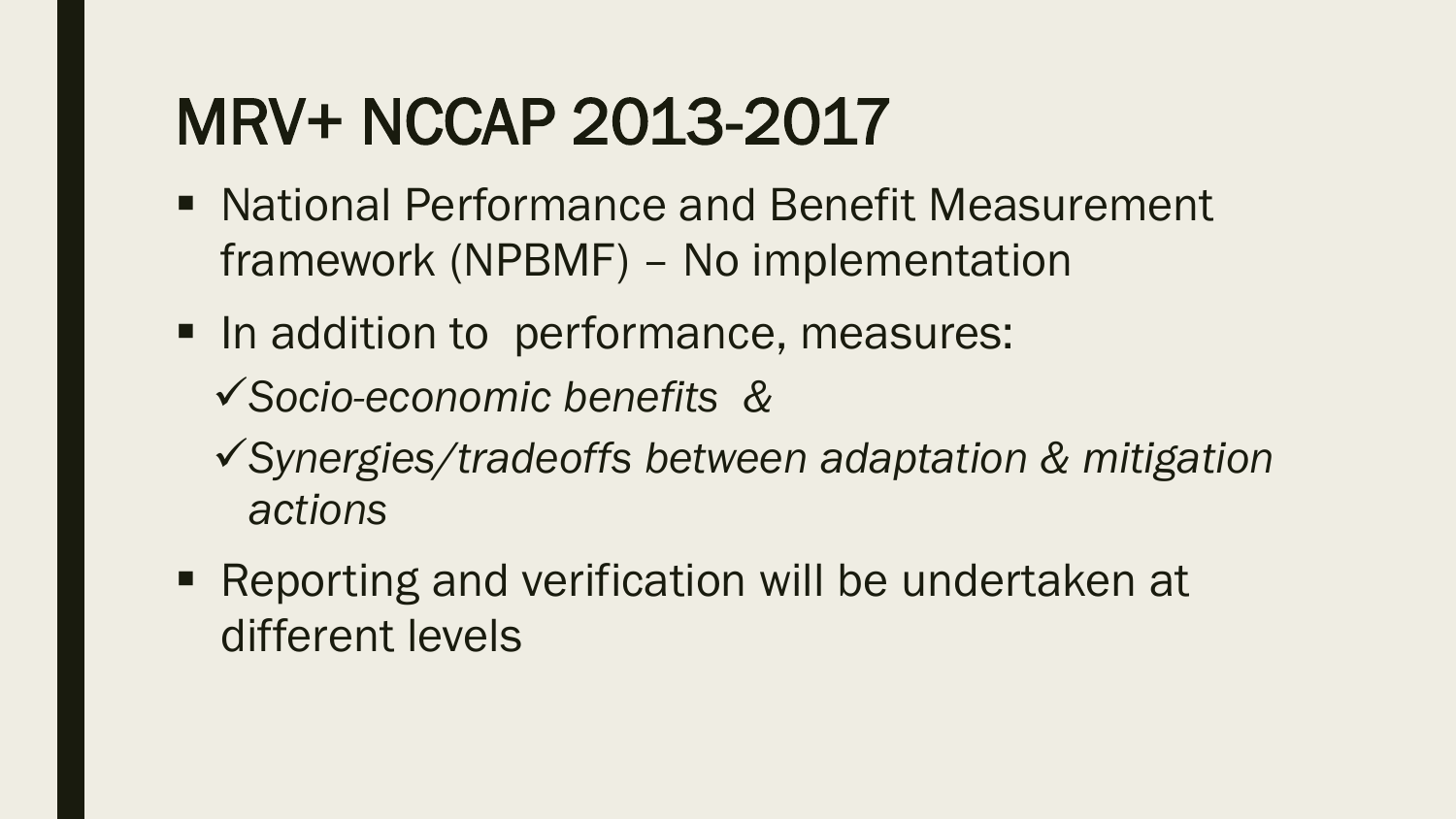## NCCAP 2018-2020 Implementation Status Report FY 2018-2019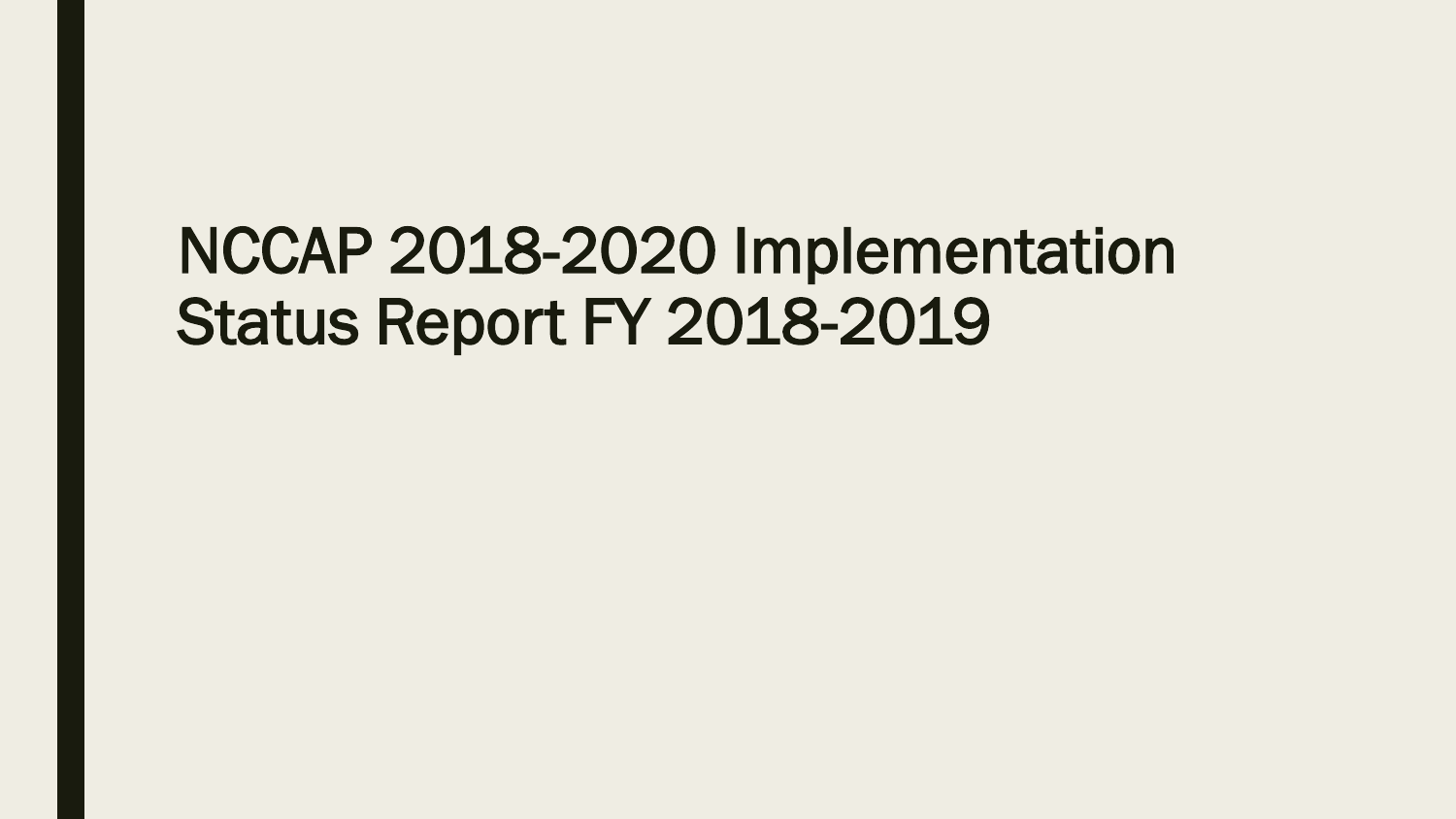### The Process

- Consultant Osilalei Limited
- Supported NDC Partnership, LECRED
- Stakeholder consultations
- *Inter Ministerial Committee on Coordination, Implementation and Reporting of National Climate Change Action Plan 2018- 2022*
- *MDAs - Climate change Units staff at the national level*
- *Counties - County directors of environment and Climate change*
- *Civil society*
- *Private sector*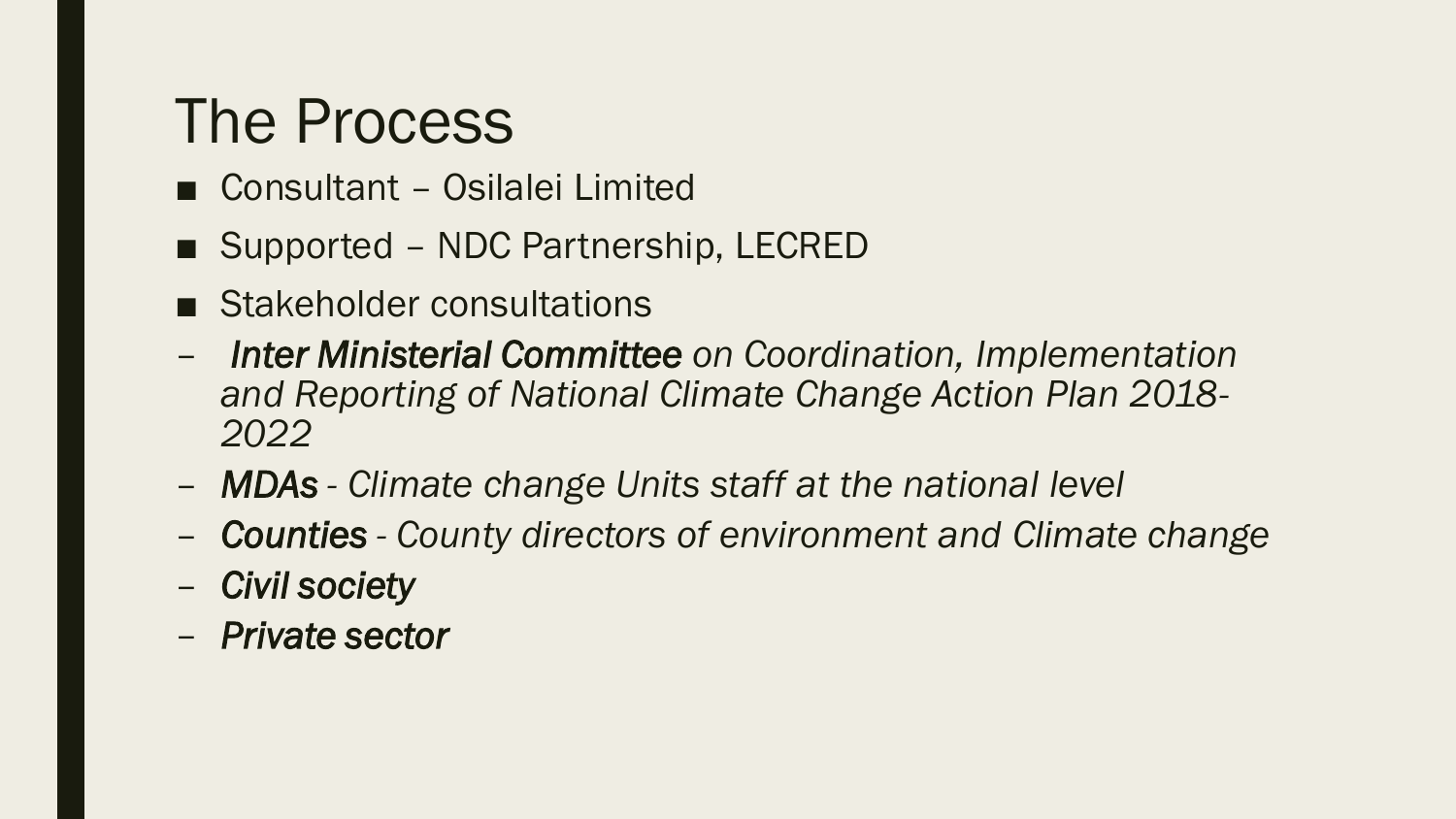- Online data collection tool (survey form) based on the open source ODK (Open Data Kit) platform[\(www.kobotoolbox.org\)](http://www.kobotoolbox.org/).
- Secondary data also used
- Consultants then receive the data and analyze to develop the report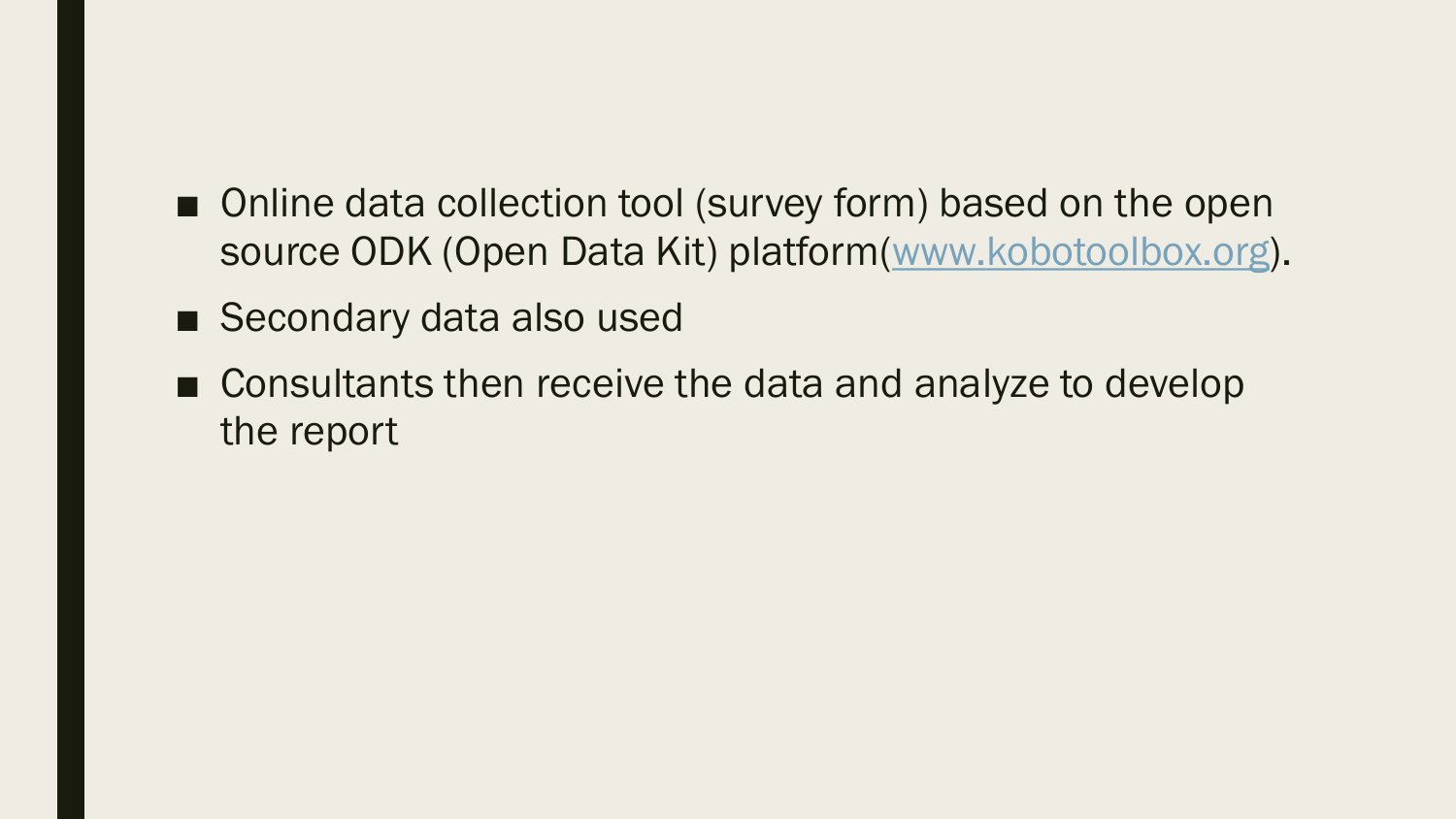#### **Submissions**

■ 14 counties - Kajiado, Nyeri, Marsabit, Kisumu, Kisii, Meru, Wajir, Isiolo, tharaka Nithi, Kitui, Kiambu, Taita Taveta, Kakamega, Muranga

■ Private sectors - Clean Cooking Association of Kenya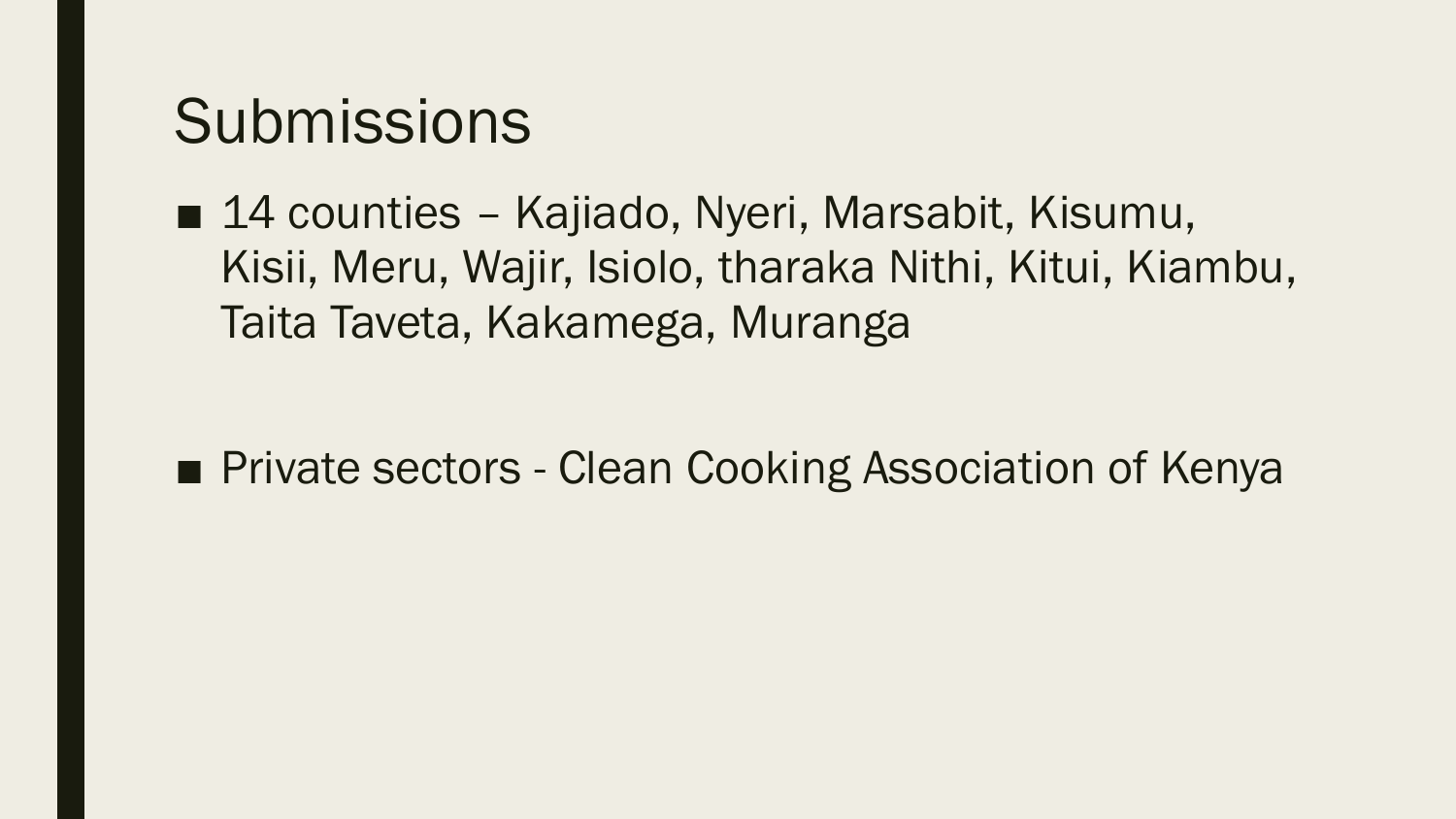#### Outcome

- The NCCAP sets out a number of enabling and priority action areas with clearly defined actions, expected outputs and outcomes, indicators, targets and institutional responsibilities to facilitate engagement, coordination, and implementation of climate actions for sustainable development
- The NCCAP 2018-2022 outlines seven (7) strategic objectives, including; Disaster Risk Management (SO1); Food and Nutrition Security (SO2); Water and the Blue Economy (SO3); Forestry, Wildlife, and Tourism (SO4); Health, Sanitation, and Human Settlements (SO5); Manufacturing (SO6); and Energy and Transport (SO7).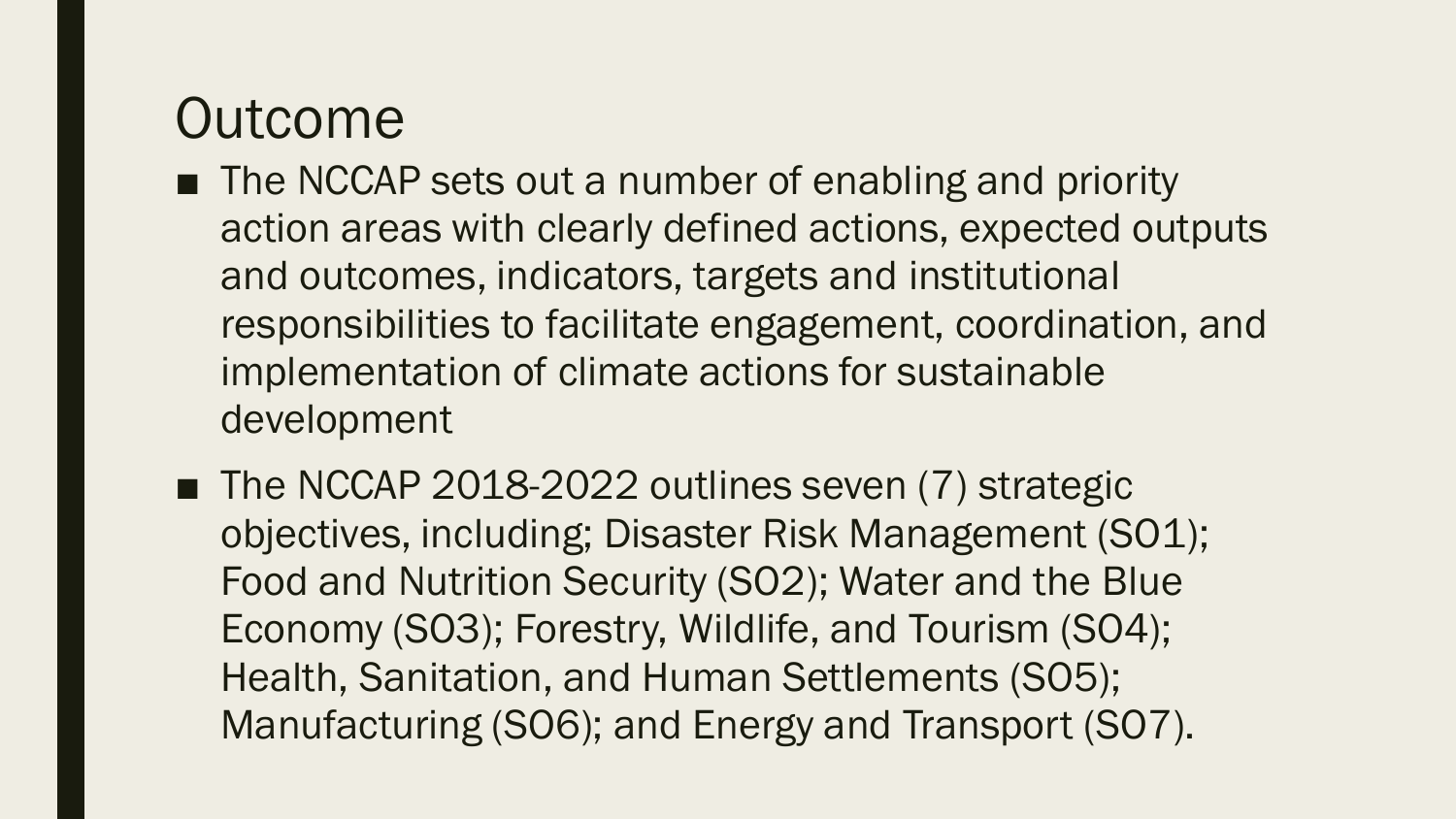## Disaster Risk Management

Table 8: Ministry of Labour, Social Security and Services Achievements for FY 2018/2019

| <b>Activity</b>                                                        | <b>Target</b>         | <b>Achievement</b><br><b>Capacity Support</b>             |                      | <b>Financial Support</b>           | <b>Technical Support</b>                                |
|------------------------------------------------------------------------|-----------------------|-----------------------------------------------------------|----------------------|------------------------------------|---------------------------------------------------------|
| Cash Transfer for Orphans<br>and Vulnerable Children -<br><b>CTOVC</b> | 400,000 beneficiaries | <b>Beneficiaries increased from</b><br>353,000 to 383,000 | They did not request | Government Sponsored               | UNICEF, DFID, World Bank,<br><b>WFP</b>                 |
| Older Persons Cash Transfer-<br>OPCT                                   | 900,000 beneficiaries | <b>Beneficiaries increased from</b><br>310,000 to 833,000 | They did not request | Government-Ksh.<br>20,308,840,975  | UNICEF, DFID, World Bank,<br><b>WFP</b>                 |
| Persons with Severe<br><b>Disability cash Transfer</b><br>(PWSD - CT)  | 47,000 beneficiaries  | 47,000 beneficiaries                                      | None                 | Government - Ksh.<br>1,128,000,000 | <b>Social Protection</b><br><b>Development Partners</b> |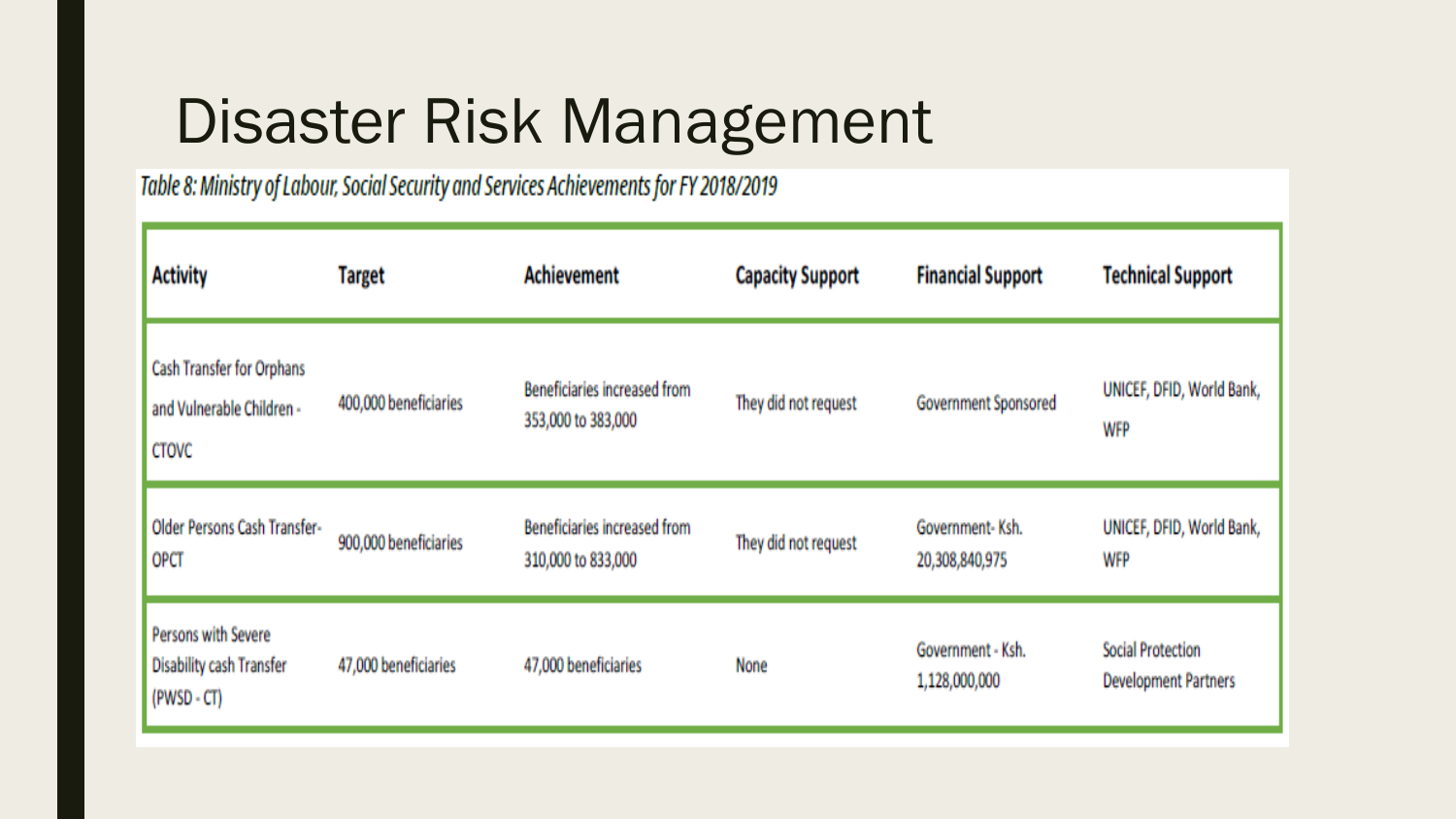## Food security and Nutrition

Table 12: State Department for Fisheries and Aquaculture and Blue Economy Proposed Activities

| <b>Activity</b>                                             | <b>Status</b>                                                 | Reason                                                                            |  |
|-------------------------------------------------------------|---------------------------------------------------------------|-----------------------------------------------------------------------------------|--|
| Develop 1 insurance package for the<br>fisheries sub-sector | Not started                                                   | Financial and technical constraints; and no<br>guidelines have been developed yet |  |
| Fish farming cages introduced                               | 342 cages introduced against the<br>envisioned 910            | Financial and regulatory constraints                                              |  |
| Low-carbon recirculating aquaculture<br>systems introduced  | 30 farmers using the technology against the<br>set 30 farmers | Technical and technological hindrances<br>caused the low number                   |  |
| <b>Fish ponds increased</b>                                 | 4,000 units against a target of 3,200                         | Positively accepted by the communities                                            |  |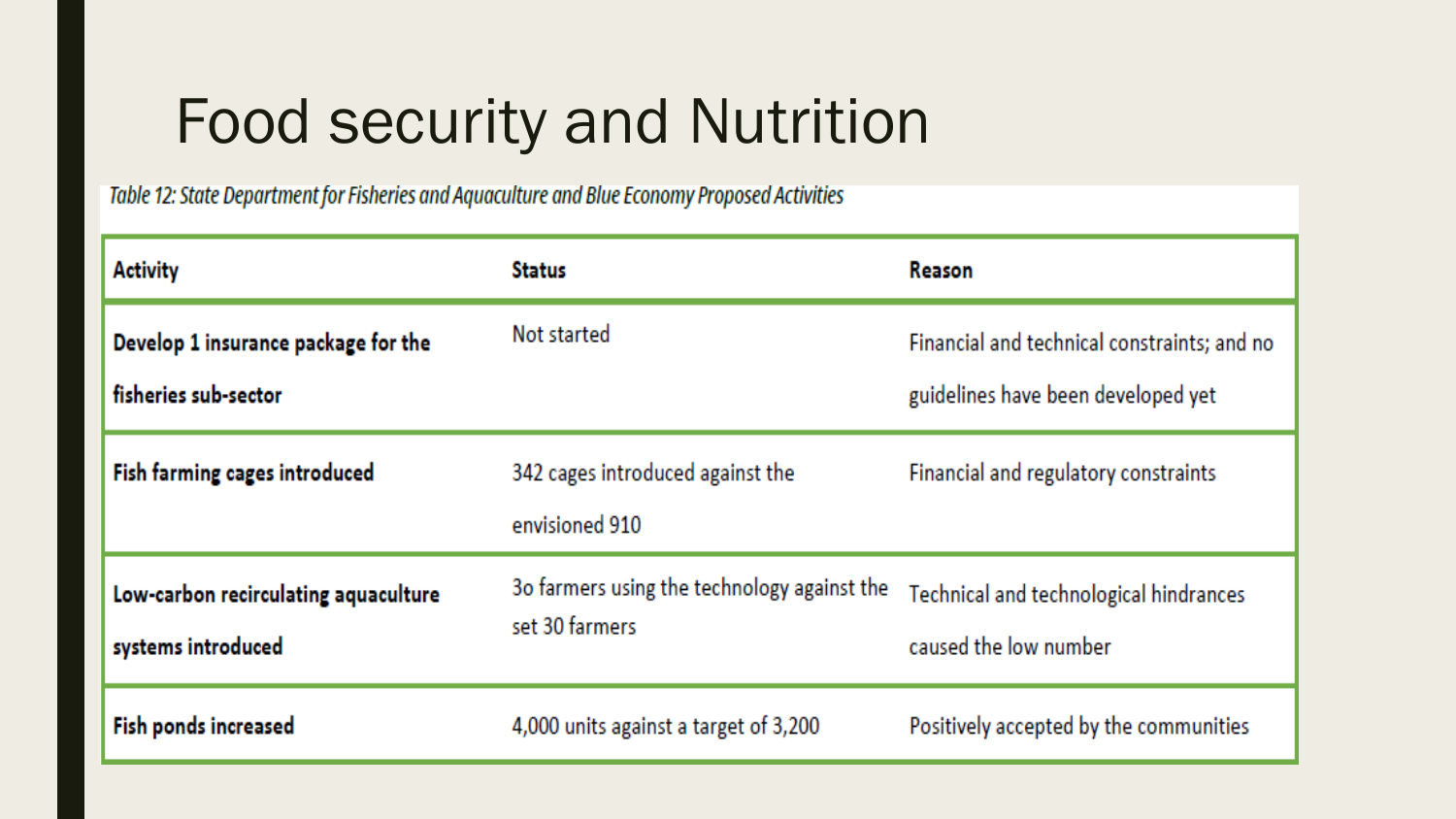Table 11: State Department for Livestock Activities FY 2018/2019

| <b>Activity</b>                                              | <b>Target</b>               | <b>Achieved</b>                                                                                                                                                                                                                                                          |
|--------------------------------------------------------------|-----------------------------|--------------------------------------------------------------------------------------------------------------------------------------------------------------------------------------------------------------------------------------------------------------------------|
| <b>Climate-oriented livestock</b><br><b>insurance</b>        | 21,200 farmers              | 18,012 farmers                                                                                                                                                                                                                                                           |
| Pasture reseeding in 23 ASAL<br>counties                     | 2,000 Ha                    | 1,600 Ha                                                                                                                                                                                                                                                                 |
| <b>Annual ASALs water harvesting</b><br>and storage capacity | 800,000m <sup>3</sup>       | $1,130,000$ m <sup>3</sup> from the 38 water<br>pans, 6 subsurface dams<br>constructed and 73 bore holes and<br>shallow wells in 11 ASAL Counties<br>(Baringo, Turkana, West Pokot,<br>Samburu, Marsabit, Isiolo, Kajiado,<br>Garissa, Mandera, Narok and Tana<br>River) |
| <b>Livestock vaccination</b>                                 | 16M doses for 14M livestock | 13M doses                                                                                                                                                                                                                                                                |
| Installation of biogas units                                 | 16,000 households           | 1,070 households                                                                                                                                                                                                                                                         |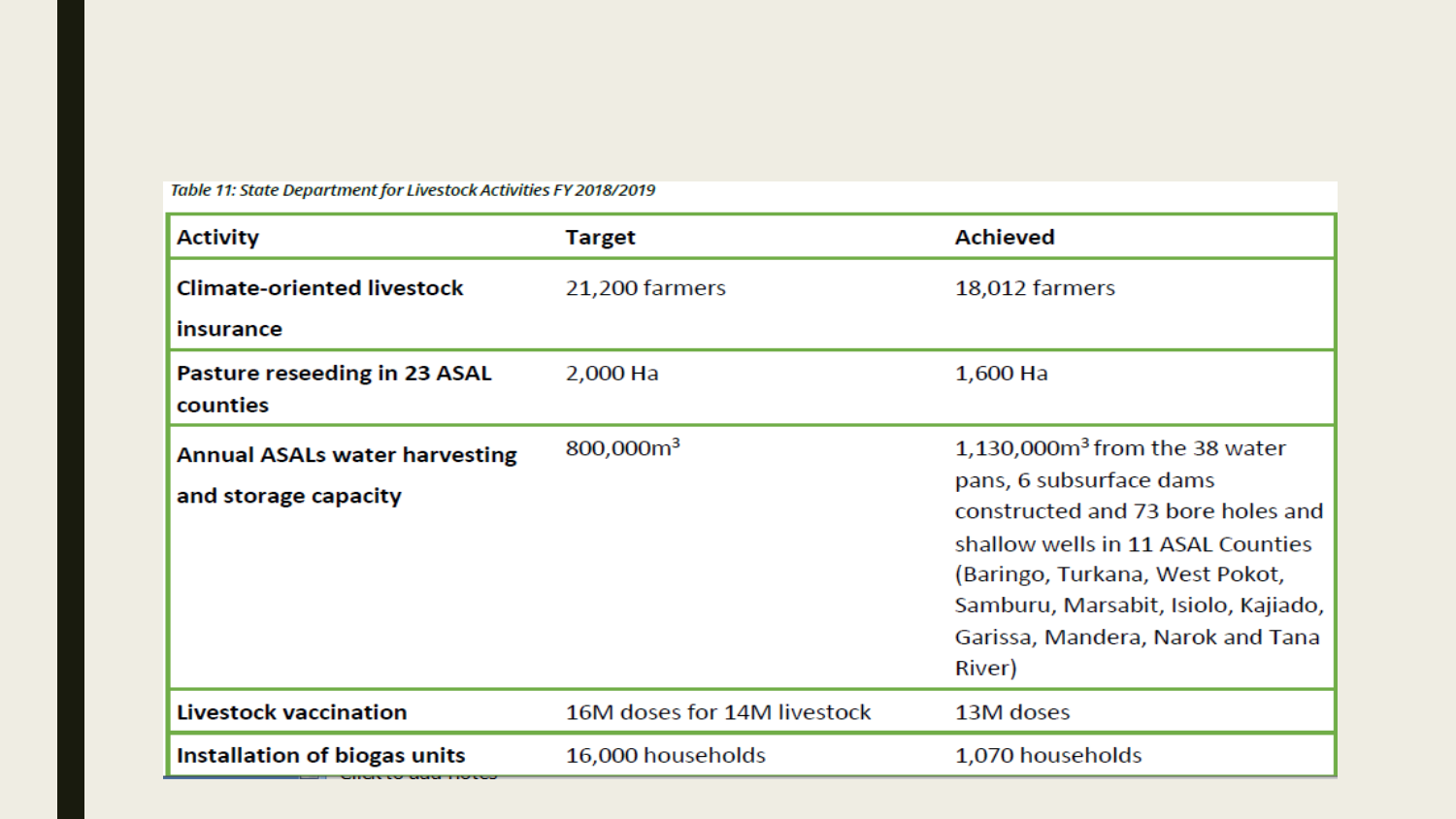## Summary of progress per strategic objective

Table 30: Status of Reported Activities Under Strategic Objectives

| <b>Strategic Objective</b>                            | <b>Ahead of</b><br>schedule | On<br>schedule | <b>Completed</b> | <b>Behind</b><br>schedule | Not<br>started | No target had<br>been set | <b>Total</b> |
|-------------------------------------------------------|-----------------------------|----------------|------------------|---------------------------|----------------|---------------------------|--------------|
| 1. Disaster (Drought and Flood)                       |                             |                |                  |                           |                |                           |              |
| <b>Risk Management</b>                                |                             | 12             | 5                | 4                         |                |                           | 22           |
| 2. Food and Nutrition Security                        |                             | 15             | 3                | 9                         | 3              | 3                         | 34           |
| 3. Water and the Blue Economy                         |                             | 8              | 3                | 6                         |                |                           | 17           |
| 4. Forestry, Wildlife and Tourism                     | 3                           | 18             | 5                | 22                        |                |                           | 49           |
| 5. Health, Sanitation and Human<br><b>Settlements</b> |                             | 14             |                  | 2                         | 1              | 3                         | 21           |
| 6. Manufacturing                                      |                             | 4              | 2                | 2                         |                |                           | 10           |
| 7. Energy and Transport                               |                             | 8              |                  |                           |                |                           | 25           |
| Total                                                 | 7                           | 79             | 26               | 52                        | 4              | 10                        | 178          |
| Percentage                                            | 3.9%                        | 44.4%          | 14.6%            | 29.2%                     | 2.2%           | 5.6%                      | 100.0%       |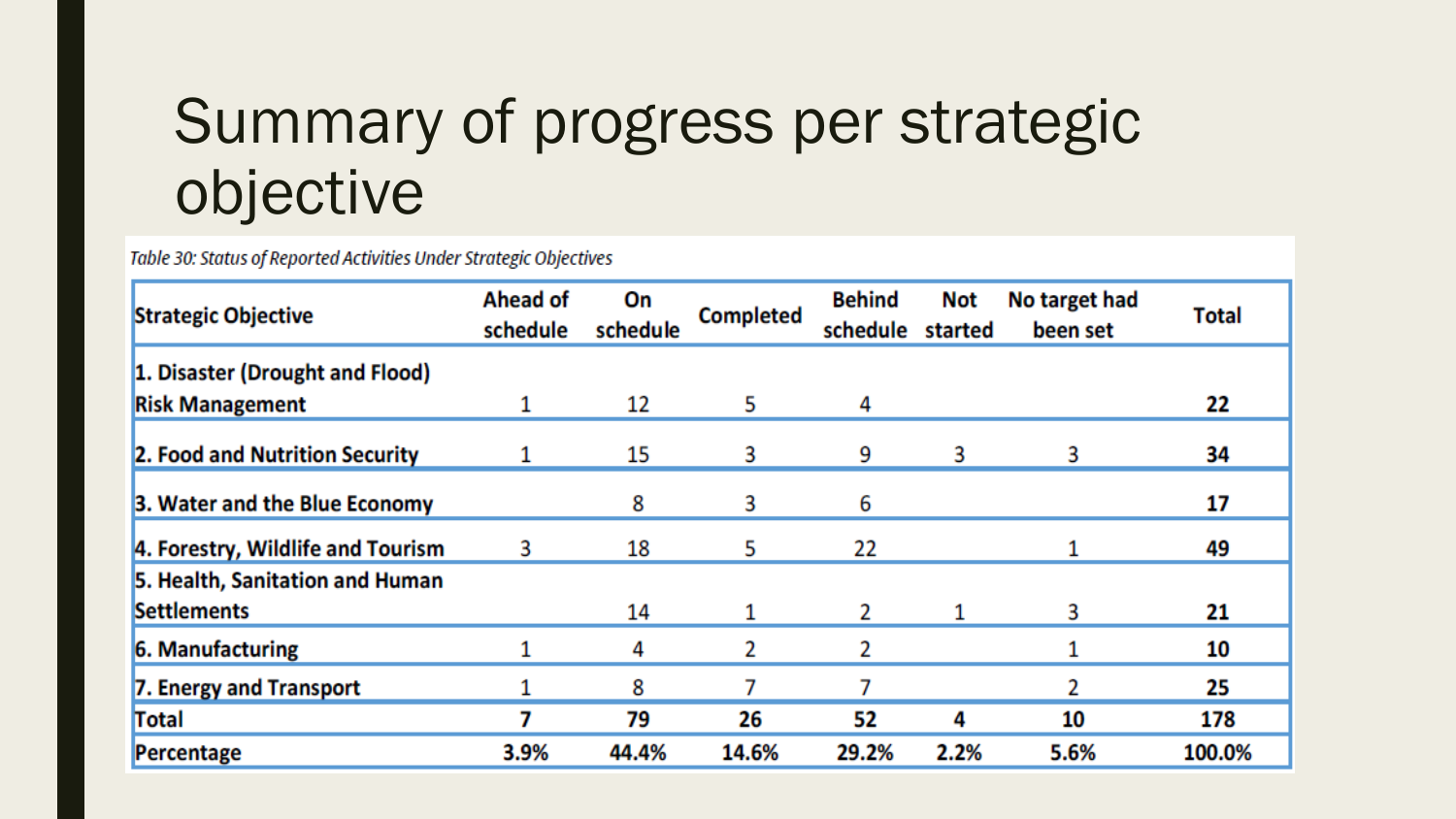## Challenges on implementation of enablers

Table 31: Reasons that Reported Activities Under Enablers are Behind Schedule

| <b>Enablers: Reason Behind Schedule</b>       | <b>Number of Activities</b> | Percentage |
|-----------------------------------------------|-----------------------------|------------|
| Financial constraints only                    | 5                           | 50%        |
| Financial constraints and Inadequate capacity |                             | 10%        |
| Technical and technological hindrances        |                             | 10%        |
| Other Reason                                  | 3                           | 30%        |
| <b>Total</b>                                  | 10                          | 100%       |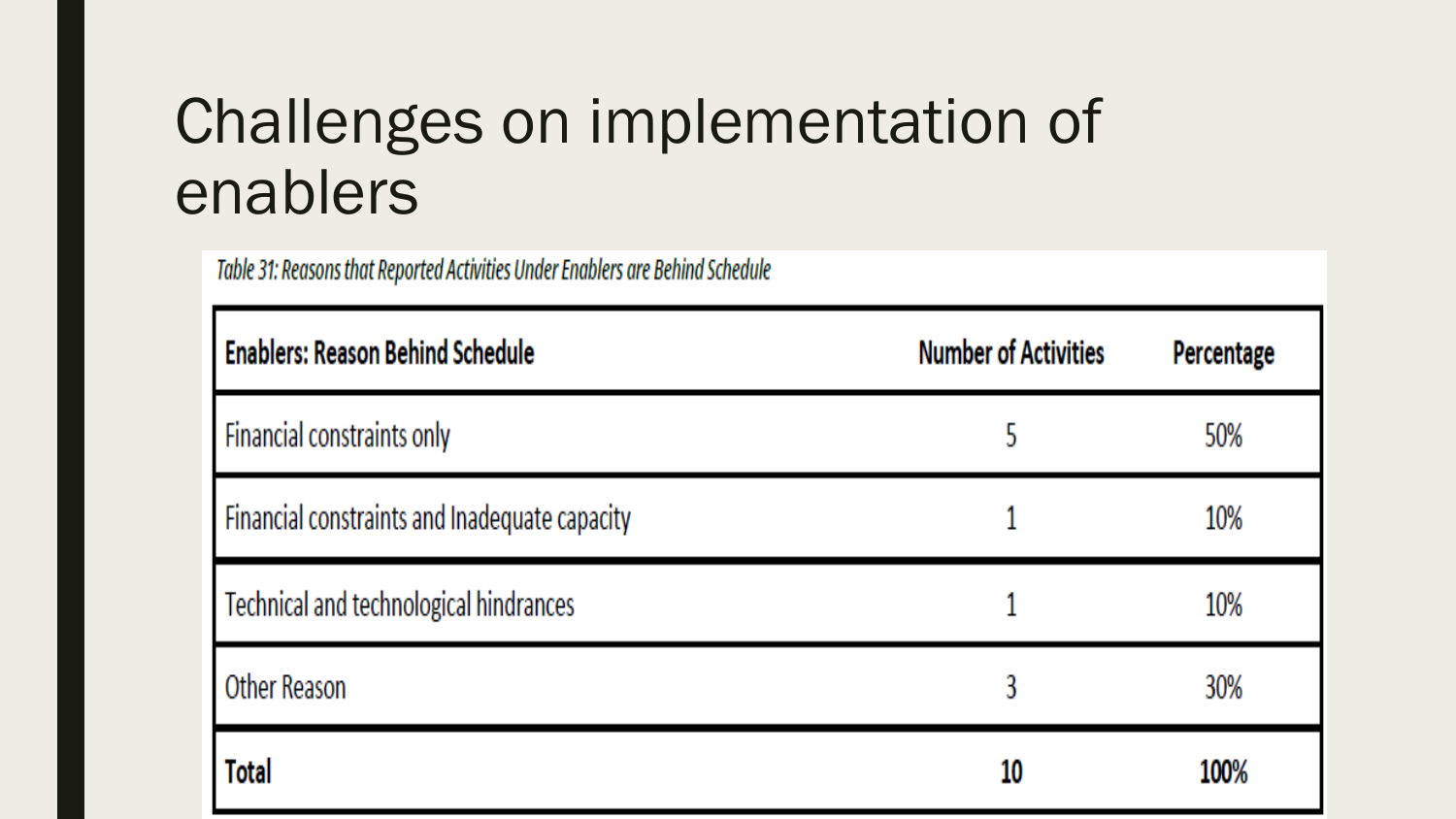#### Gaps

#### 4. General Challenges in Implementing **NCCAP 2018-2022**

#### Awareness

- There is a general lack of awareness of the NCCAP and how best to implement it across sectors and scales of government.
- There is a general lack of knowledge about climate change, its impacts in various sectors, and the roles that different sectors and institutions can play in addressina climate change issues.
- Lack of clear lines of responsibility for particular targets and activities hinders effective implementation and reporting

#### **Climate Change Units**

Stakeholders are not aware of CCUs, their importance, or how to establish them at a local level e.g. for MDAs or at county level

#### **Policy and Enabling Environment**

- Lack of proper guidelines and policies hinders coordination and implementation
- Poor research and knowledge on policy formulation

#### **Capacity**

- Lack of enough human resources in departments to implement climate change responses
- Staff are not well trained on climate change. climate change actions and climate change legislation in the country or how to come up wi climate change legislation at the county level.

#### Coordination

- Poor coordination among the different players e.g. the national government and county government
- There is also an information disconnect betwee government - CSO - private sector
- Lack of operational CCUs in counties and MDA reduces effectiveness and leads to disjointed progress in implementation
- Data gaps exist for counties, SAGAs and the private sector due to a very limited response rate suggesting the need for enhanced engagement and coordination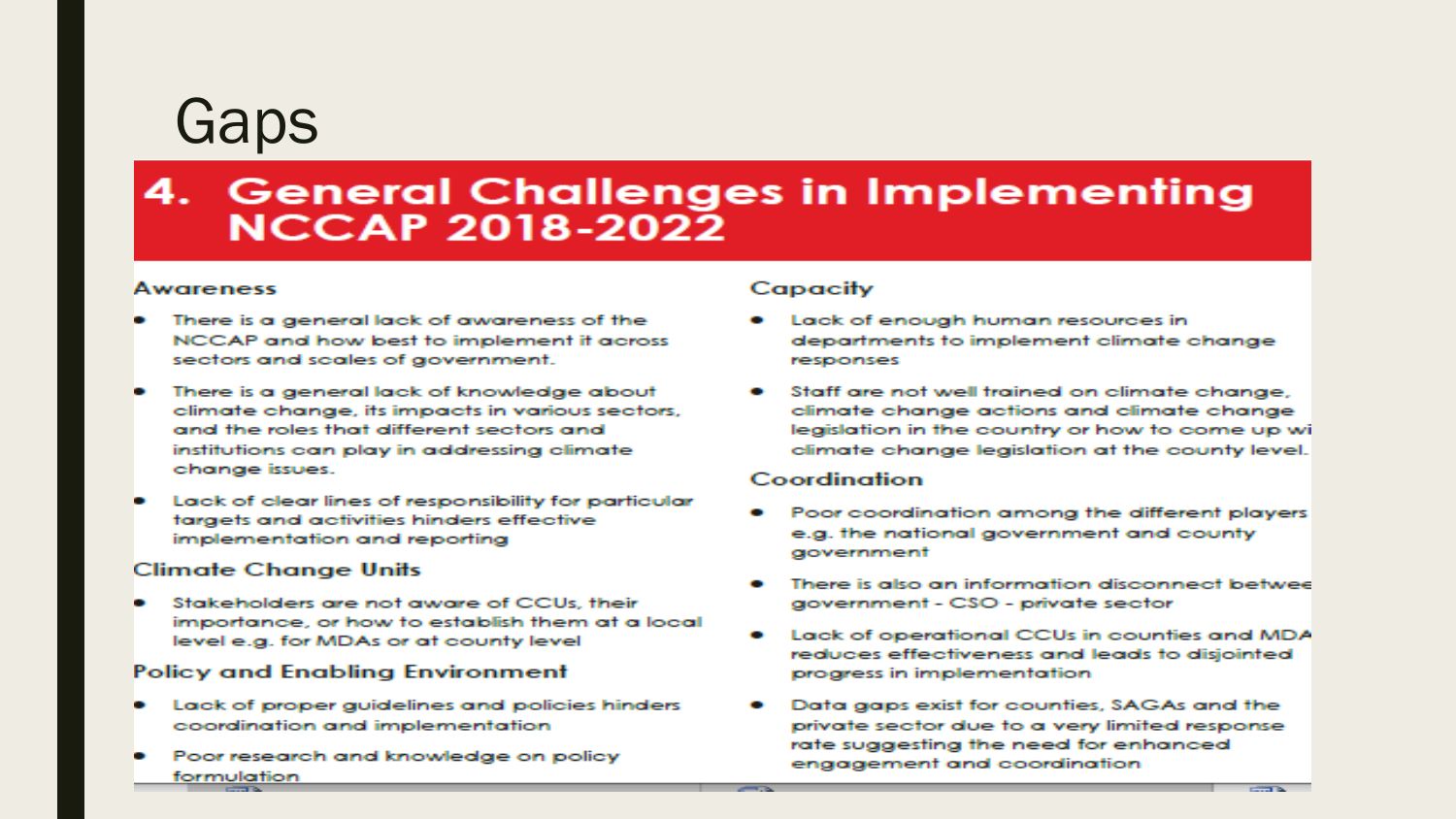• Lack of streamlined and harmonized mechanisms to capture and consolidate data on climate change activities and impacts.

#### **Financial Resources**

- Funding challenges both from government and donors leading to non-execution of projects
- Stakeholders are not aware of the channels and mechanisms available to them to aid in implementation of the NCCAP. They also do not know how to access this assistance.

#### Monitoring and Reporting

- The lack of a clear and robust monitoring and evaluation framework (e.g. clear targets, baselines, indicators, and timelines) hinders effective monitoring and reporting.
- The NCCAP reporting is viewed by many as a separate and additional reporting process which could be strengthened with close integration into existing reporting frameworks
- Insufficient engagement with the private sector and the lack of a clear and enabling policy environment is reflected in low response rates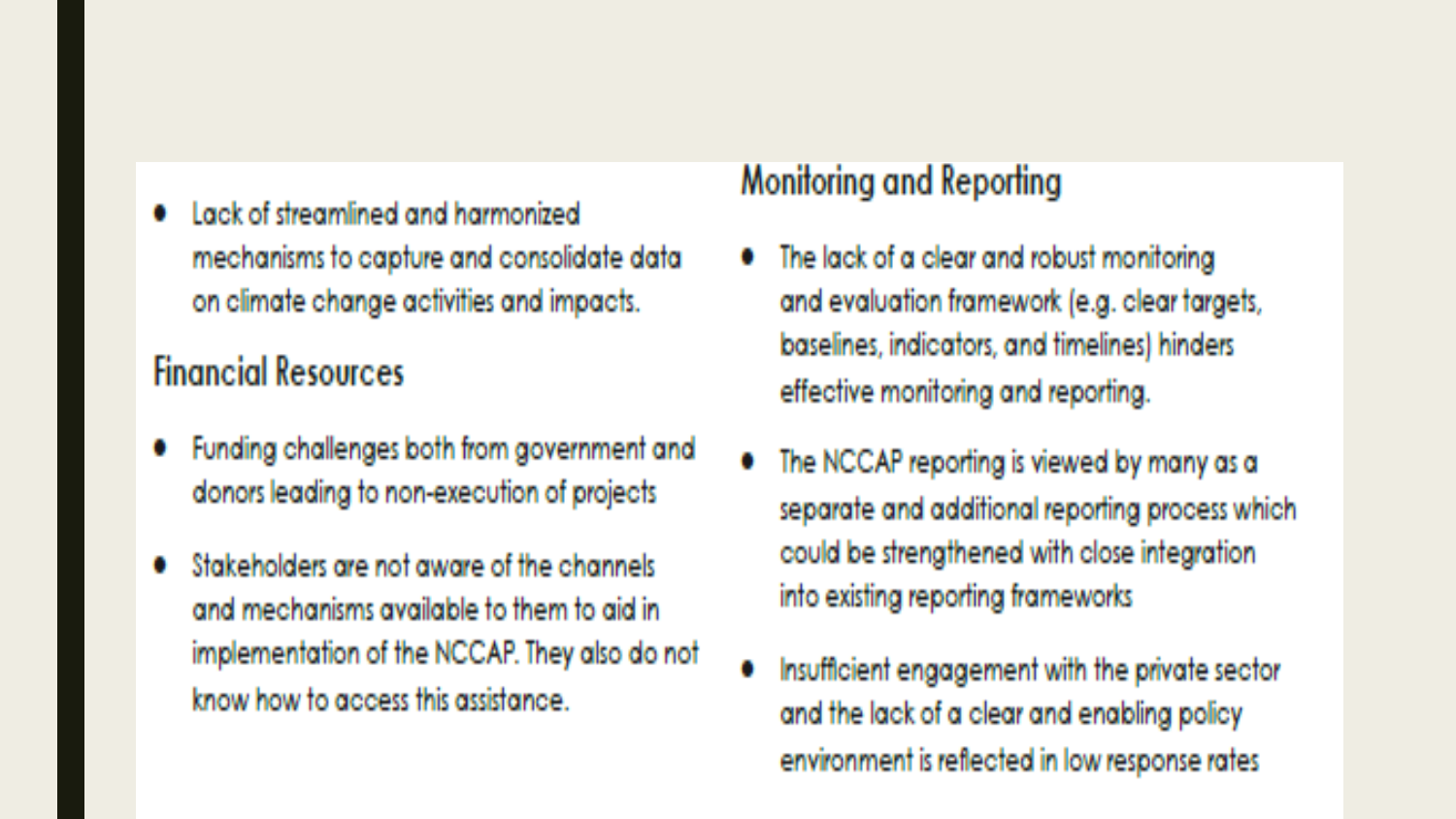Lack of streamlined and harmonized mechanisms to capture and consolidate data on climate change activities and impacts.

#### **Financial Resources**

- Funding challenges both from government and donors leading to non-execution of projects
- Stakeholders are not aware of the channels and mechanisms available to them to aid in implementation of the NCCAP. They also do not know how to access this assistance

#### Monitoring and Reporting

- The lack of a clear and robust monitoring and evaluation framework (e.g. clear targets, baselines, indicators, and timelines) hinders effective monitoring and reporting.
- The NCCAP reporting is viewed by many as a separate and additional reporting process which could be strengthened with close integration into existing reporting frameworks
- Insufficient engagement with the private sector and the lack of a clear and enabling policy environment is reflected in low response rates